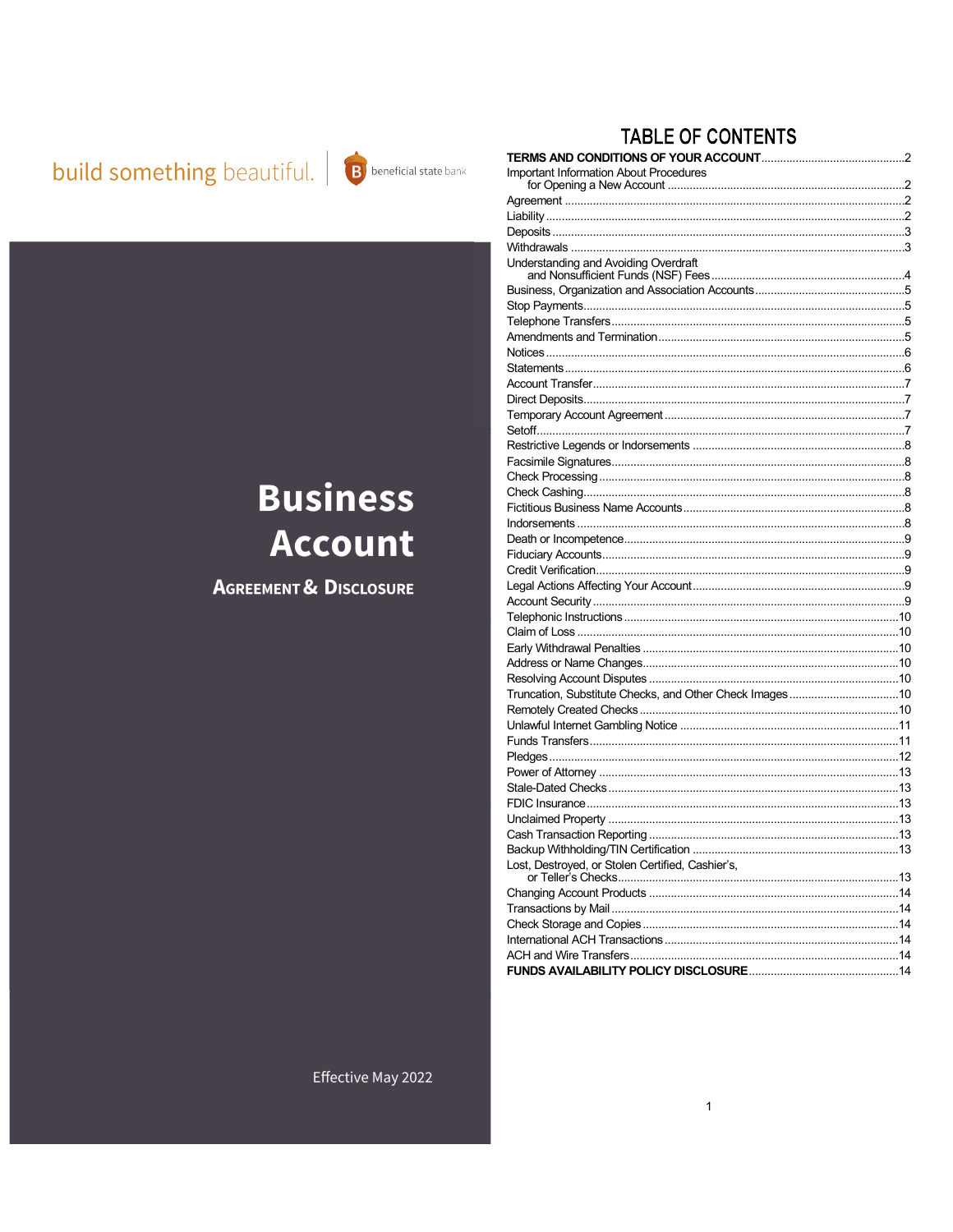### **TERMS AND CONDITIONS** OF YOUR ACCOUNT

IMPORTANT INFORMATION ABOUT PROCEDURES FOR OPENING A NEW ACCOUNT - To help the government fight the funding of terrorism and money laundering activities, federal law requires all financial institutions to obtain, verify, and record information that identifies each person who opens an account. What this means for you: When you open an account, we will ask for your name, address, date of birth (for individuals), and other information that will allow us to identify you. We may also ask to see your driver's license (for individuals) or other identifying documents.

AGREEMENT - This document, along with any other documents we give you pertaining to your account(s), is a contract that establishes rules which control your account(s) with us. Please read this carefully and retain it for future reference. If you sign the signature card or open or continue to use the account, you agree to these rules. You will receive a separate schedule of rates, qualifying balances, and fees if they are not included in this document. If you have any questions, please call us.

This agreement is subject to applicable federal laws, the laws of the state of the branch in which your account is located and other applicable rules such as the operating letters of the Federal Reserve Banks and payment processing system rules (except to the extent that this agreement can and does vary such rules or laws). The body of state and federal law that governs our relationship with you, however, is too large and complex to be reproduced here. The purpose of this document is to:

- (1) summarize some laws that apply to common transactions;
- (2) establish rules to cover transactions or events which the law does not regulate;
- (3) establish rules for certain transactions or events which the law regulates but permits variation by agreement; and
- (4) give you disclosures of some of our policies to which you may be entitled or in which you may be interested.

If any provision of this document is found to be unenforceable according to its terms, all remaining provisions will continue in full force and effect. We may permit some variations from our standard agreement, but we must agree to any variation in writing either on the signature card for your account or in some other document. Nothing in this document is intended to vary our duty to act in good faith and with ordinary care when required by law.

As used in this document the words "we," "our," and "us" mean the financial institution and the words "you" and "your" mean the account holder(s) and anyone else with the authority to deposit, withdraw, or exercise control over the funds in the account. However, this agreement does not intend, and the terms "you" and "your" should not be interpreted, to expand an individual's responsibility for an organization's liability. If this account is owned by a corporation, partnership or other organization, individual liability is determined by the laws generally applicable to that type of organization. The headings in this document are for convenience or reference only and will not govern the interpretation of the provisions. Unless it would be inconsistent to do so, words and phrases used in this document should be construed so the singular includes the plural and the plural includes the singular.

Throughout this document, when a provision is identified as being applicable to a certain state (for example, "in California"), it means that the provision is only applicable if your account is held at a branch located in that particular state. Any provision which is not described as applying to a particular state, applies to your account.

**LIABILITY** - You agree, for yourself (and the person or entity you represent if you sign as a representative of another) to the terms of this account and the schedule of charges. You authorize us to deduct these charges, you, directly from the account balance as accrued. You will pay any additional reasonable charges for services you request which are not covered by this agreement.

Each of you also agrees to be jointly and severally (individually) liable for any<br>account shortage resulting from charges or overdrafts, whether caused by you or<br>another with access to this account. This liability is due i deduct any amounts deposited into the account and apply those amounts to the<br>shortage. You have no right to defer payment of this liability, and you are liable<br>regardless of whether you signed the item or benefited from th overdraft.

You will be liable for our costs as well as for our reasonable attorneys' fees, to the extent permitted by law, whether incurred as a result of collection or in any other dispute involving your account. This includes, but is not limited to, disputes<br>between you and another joint owner; you and an authorized signer or similar<br>party; or a third party claiming an interest in your account when they are incurred, without notice to you.

DEPOSITS - We will give only provisional credit until collection is final for any items, other than cash, we accept for deposit (including items drawn "on us").<br>Before settlement of any item becomes final, we act only as your agent,<br>regardless of the form of indorsement or lack of indorsement on the ite even though we provide you provisional credit for the item. We may reverse any provisional credit for items that are lost, stolen, or returned. Unless prohibited by law, we also reserve the right to charge back to your account the amount of any item deposited to your account or cashed for you which was initially paid by the payor bank and which is later returned to us due to an allegedly forged, unauthorized or missing indorsement, claim of alteration, encoding error, counterfeit cashier's check or other problem which in our judgment justifies reversal of credit. You authorize us to attempt to collect previously returned items without giving you notice, and in attempting to collect we may permit the payor bank to hold an item beyond the midnight deadline. Actual credit for deposits of, or payable in, foreign currency will be at the exchange rate in effect on final collection in U.S. dollars. We are not responsible for transactions by mail or<br>outside depository until we actually record them. If you deliver a deposit to us<br>and you will not be present when the deposit is counted, you m itemized list of the deposit (deposit slip). To process the deposit, we will verify and record the deposit, and credit the deposit to the account. If there are any discrepancies between the amounts shown on the itemized list of the deposit and the amount we determine to be the actual deposit, we will notify you of the discrepancy. You will be entitled to credit only for the actual deposit as determined by us, regardless of what is stated on the itemized deposit slip. We will treat and record all transactions received after our "daily cutoff time" on a business day we are open, or received on a day we are not open for business, as if initiated on the next business day that we are open. At our option, we may take an item for collection rather than for deposit. If we accept a third-party check or draft for deposit, we may require any third-party indorsers to verify or guarantee their indorsements, or indorse in our presence.

#### WITHDRAWALS -

Generally - Unless clearly indicated otherwise on the account records, any of you, acting alone, who signs to open the account or has authority to make withdrawals may withdraw or transfer all or any part of the account balance at any time. Each of you (until we receive written notice to the contrary) authorizes each other person who signs or has authority to make withdrawals to indorse any item payable to you or your order for deposit to this account or any other transaction with us.

Postdated checks - A postdated check is one which bears a date later than the date on which the check is written. We may properly pay and charge your account for a postdated check even though payment was made before the date of the check, unless we have received written notice of the postdating in time to have a reasonable opportunity to act. Because we process checks mechanically, your notice will not be effective and we will not be liable for failing to honor your notice unless it precisely identifies the number, date, amount and payee of the item.

Checks and withdrawal rules - If you do not purchase your check blanks from us, you must be certain that we approve the check blanks you purchase. We may refuse any withdrawal or transfer request which you attempt on forms not approved by us or by any method we do not specifically permit. We may refuse any withdrawal or transfer request which is greater in number than the frequency permitted by our policy, or which is for an amount greater or less than any withdrawal limitations. We will use the date the transaction is completed by us (as opposed to the date you initiate it) to apply any frequency limitations. In addition, we may place limitations on the account until your identity is verified.

Even if we honor a nonconforming request, we are not required to do so later. If you violate the stated transaction limitations (if any), in our discretion we may close your account or reclassify your account as another type of account. If we reclassify your account, your account will be subject to the fees and earnings rules of the new account classification.

If we are presented with an item drawn against your account that would be a "substitute check," as defined by law, but for an error or defect in the item introduced in the substitute check creation process, you agree that we may pay such item.

Cash withdrawals - We recommend you take care when making large cash withdrawals because carrying large amounts of cash may pose a danger to your<br>personal safety. As an alternative to making a large cash withdrawal, you may<br>want to consider a cashier's check or similar instrument. You assum responsibility of any loss in the event the cash you withdraw is lost, stolen, or destroyed. You agree to hold us harmless from any loss you incur as a result of your decision to withdraw funds in the form of cash.

Multiple signatures, electronic check conversion, and similar transactions - An electronic check conversion transaction is a transaction where a check or similar item is converted into an electronic fund transfer as defined in the Electronic Fund Transfers regulation. In these types of transactions the check or similar item is either removed from circulation (truncated) or given back to you. As a result, we have no opportunity to review the signatures or otherwise examine the original check or item. You agree that, as to these or any items as to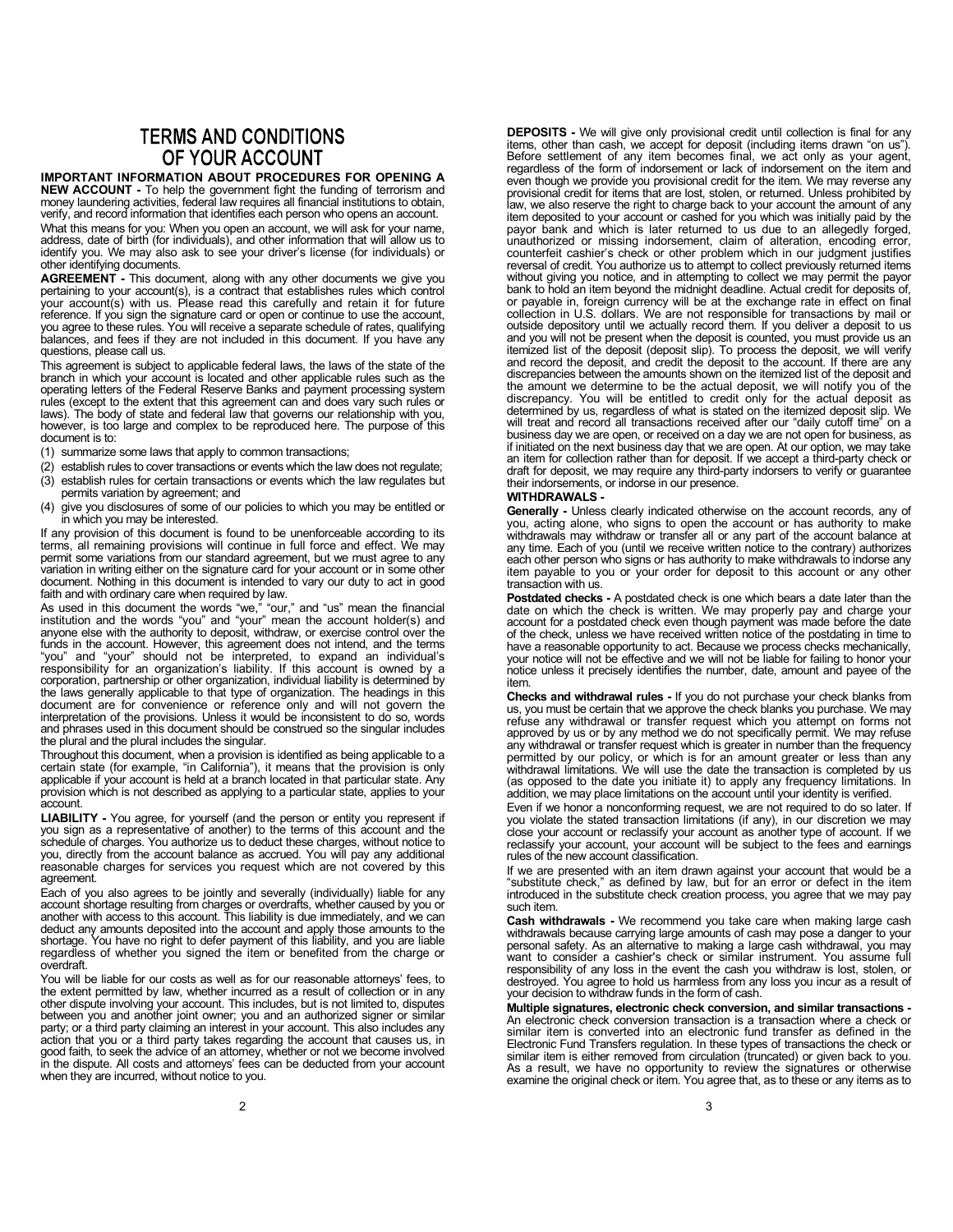which we have no opportunity to examine the signatures, you waive any requirement of multiple signatures.

#### UNDERSTANDING AND AVOIDING OVERDRAFT AND NONSUFFICIENT FUNDS (NSF) FEES -

Generally - The information in this section is being provided to help you understand what happens if your account is overdrawn. Understanding the concepts of overdrafts and nonsufficient funds (NSF) is important and can help you avoid being assessed fees or charges. This section also provides contractual terms relating to overdrafts and NSF transactions.

An overdrawn account will typically result in you being charged an overdraft fee or an NSF fee. Generally, an overdraft occurs when there is not enough money in your account to pay for a transaction, but we pay (or cover) the transaction<br>anyway. An NSF transaction is slightly different. In an NSF transaction, we do not<br>cover the transaction. Instead, the transaction is rejected requested payment is returned. In either situation, we can charge you a fee.

Overdrafts - You understand that we may, at our discretion, honor withdrawal requests that overdraw your account. However, the fact that we may honor withdrawal requests that overdraw the account balance does not obligate us to do so later. So you can NOT rely on us to pay overdrafts on your account regardless of how frequently or under what circumstances we have paid overdrafts on your account in the past. We can change our practice of paying, or<br>not paying, discretionary overdrafts on your account without notice to you. You<br>can ask us if we have other account services that might be av where we commit to paying overdrafts under certain circumstances, such as an overdraft protection line-of-credit or a plan to sweep funds from another account you have with us. You agree that we may charge fees for overdrafts. We may use subsequent deposits, including direct deposits of social security or other government benefits, to cover such overdrafts and overdraft fees.

Nonsufficient funds (NSF) fees - If an item drafted by you (such as a check) or a transaction you set up (such as a preauthorized transfer) is presented for payment in an amount that is more than the amount of money in your account, and we decide not to pay the item or transaction, you agree that we can charge you an NSF fee for returning the payment. Be aware that such an item or payment may be presented multiple times and that we do not monitor or control the number of times a transaction is presented for payment. You agree that we may charge you an NSF fee each time a payment is presented if the amount of money in your account is not sufficient to cover the payment, regardless of the number of times the payment is presented.

Payment types - Some, but not necessarily all, of the ways you can access the funds in your account include debit card transactions, automated clearing house (ACH) transactions, and check transactions. All these payment types can use different processing systems and some may take more or less time to post. This information is important for a number of reasons. For example, keeping track of the checks you write and the timing of the preauthorized payments you set up will help you to know what other transactions might still post against your account. For information about how and when we process these different payment types, see the "Payment order of items" subsection below.

Balance information - Keeping track of your balance is important. You can review your balance in a number of ways including reviewing your periodic statement, reviewing your balance online, accessing your account information by phone, or coming into one of our branches.

Funds availability - Knowing when funds you deposit will be made available for withdrawal is another important concept that can help you avoid being assessed fees or charges. Please see our funds availability disclosure for information on when different types of deposits will be made available for withdrawal. For those accounts to which our funds availability policy disclosure does not apply, you can ask us when you make a deposit when those funds will be available for withdrawal. An item may be returned after the funds from the deposit of that item are made available for withdrawal. In that case, we will reverse the credit of the item. We may determine the amount of available funds in your account for the purpose of deciding whether to return an item for insufficient funds at any time between the times we receive the item and when we return the item or send a notice in lieu of return. We need only make one determination, but if we choose to make a subsequent determination, the account balance at the subsequent time will determine whether there are insufficient available funds.

A temporary debit authorization hold affects your account balance - On debit card purchases, merchants may request a temporary hold on your account for a specified sum of money when the merchant does not know the exact amount of the purchase at the time the card is authorized. The amount of the temporary hold may be more than the actual amount of your purchase. Some common transactions where this occurs involve purchases of gasoline, hotel rooms, or meals at restaurants. When this happens, our processing system cannot determine that the amount of the hold exceeds the actual amount of your purchase. This temporary hold, and the amount charged to your account, eventually be adjusted to the actual amount of your purchase, but it could be three calendar days, or even longer in some cases, before the adjustment is made. Until the adjustment is made, the amount of funds in your account available for other transactions will be reduced by the amount of the temporary

hold. If another transaction is presented for payment in an amount greater than the funds left after the deduction of the temporary hold amount, you will be charged an NSF or overdraft fee according to our NSF or overdraft fee policy. You will be charged the fee even if you would have had sufficient funds in your account if the amount of the hold had been equal to the amount of your purchase.

Payment order of items - The order in which items are paid is important if there is not enough money in your account to pay all of the items that are presented.<br>The payment order can affect the number of items overdrawn or returned unpaid<br>and the amount of the fees you may have to pay. To assist you in account, we are providing you with the following information regarding how we process those items.

Our policy is to process authorized transactions (i.e., checks (cashed at the bank), wires, transfers, bank fees, ACH and POS debits) first, in the order they are received on the day they are processed. We process checks second, by dollar amount - smallest to largest on the day they are processed.

If a check, item or transaction is presented without sufficient funds in your account to pay it, we may, at our discretion, pay the item (creating an overdraft) or return the item for insufficient funds (NSF). We will not charge you a fee for paying an overdraft of an ATM or everyday debit card transaction if this is a consumer account and you have not opted-in to that service. The amounts of the overdraft and NSF fees are disclosed elsewhere, as are your rights to opt in to overdraft services for ATM and everyday debit card transactions, if applicable. We encourage you to make careful records and practice good account management. This will help you to avoid creating items without sufficient funds and potentially incurring the resulting fees.

BUSINESS, ORGANIZATION AND ASSOCIATION ACCOUNTS - Earnings in the form of interest, dividends, or credits will be paid only on collected funds, unless otherwise provided by law or our policy. You represent that you have the authority to open and conduct business on this account on behalf of the entity. We may require the governing body of the entity opening the account to give us a separate authorization telling us who is authorized to act on its behalf. We will honor the authorization until we actually receive written notice of a change from the governing body of the entity.

STOP PAYMENTS - The rules in this section cover stopping payment of items such as checks and drafts. Rules for stopping payment of other types of transfers of funds, such as consumer electronic fund transfers, may be established by law or our policy. If we have not disclosed these rules to you elsewhere, you may ask us about those rules.

We may accept an order to stop payment on any item from any one of you. You must make any stop-payment order in the manner required by law and we must receive it in time to give us a reasonable opportunity to act on it before our stop-payment cutoff time. Because stop-payment orders are handled by computers, to be effective, your stop-payment order must precisely identify the number, date, and amount of the item, and the payee. You may stop payment on any item drawn on your account whether you sign the item or not. Generally, if your stoppayment order is given to us in writing it is effective for six months. Your order will lapse after that time if you do not renew the order in writing before the end of the six-month period. If the original stop-payment order was oral your stop-<br>payment order will lapse after 14 calendar days if you do not confirm your order<br>in writing within that time period. We are not obligated to noti payment order expires.

If you stop payment on an item and we incur any damages or expenses because of the stop payment, you agree to indemnify us for those damages or expenses, including attorneys' fees. You assign to us all rights against the payee or any other holder of the item. You agree to cooperate with us in any legal actions that we may take against such persons. You should be aware that anyone holding the item may be entitled to enforce payment against you despite the stop-payment order.

TELEPHONE TRANSFERS - A telephone transfer of funds from this account to another account with us, if otherwise arranged for or permitted, may be made by the same persons and under the same conditions generally applicable to withdrawals made in writing. Limitations on the number of telephonic transfers from a savings account, if any, are described elsewhere.

AMENDMENTS AND TERMINATION - We may change any term of this agreement. Rules governing changes in interest rates are provided separately in the Truth-in-Savings disclosure or in another document. For other changes, we will give you reasonable notice in writing or by any other method permitted by law. We may also close this account at any time upon reasonable notice to you and tender of the account balance personally or by mail. Items presented for payment after the account is closed may be dishonored. When you close your account, you are responsible for leaving enough money in the account to cover any outstanding items to be paid from the account. Reasonable notice depends on the circumstances, and in some cases such as when we cannot verify your identity or we suspect fraud, it might be reasonable for us to give you notice after the change or account closure becomes effective. For instance, if we suspect fraudulent activity with respect to your account, we might immediately freeze or close your account and then give you notice. If we have notified you of a change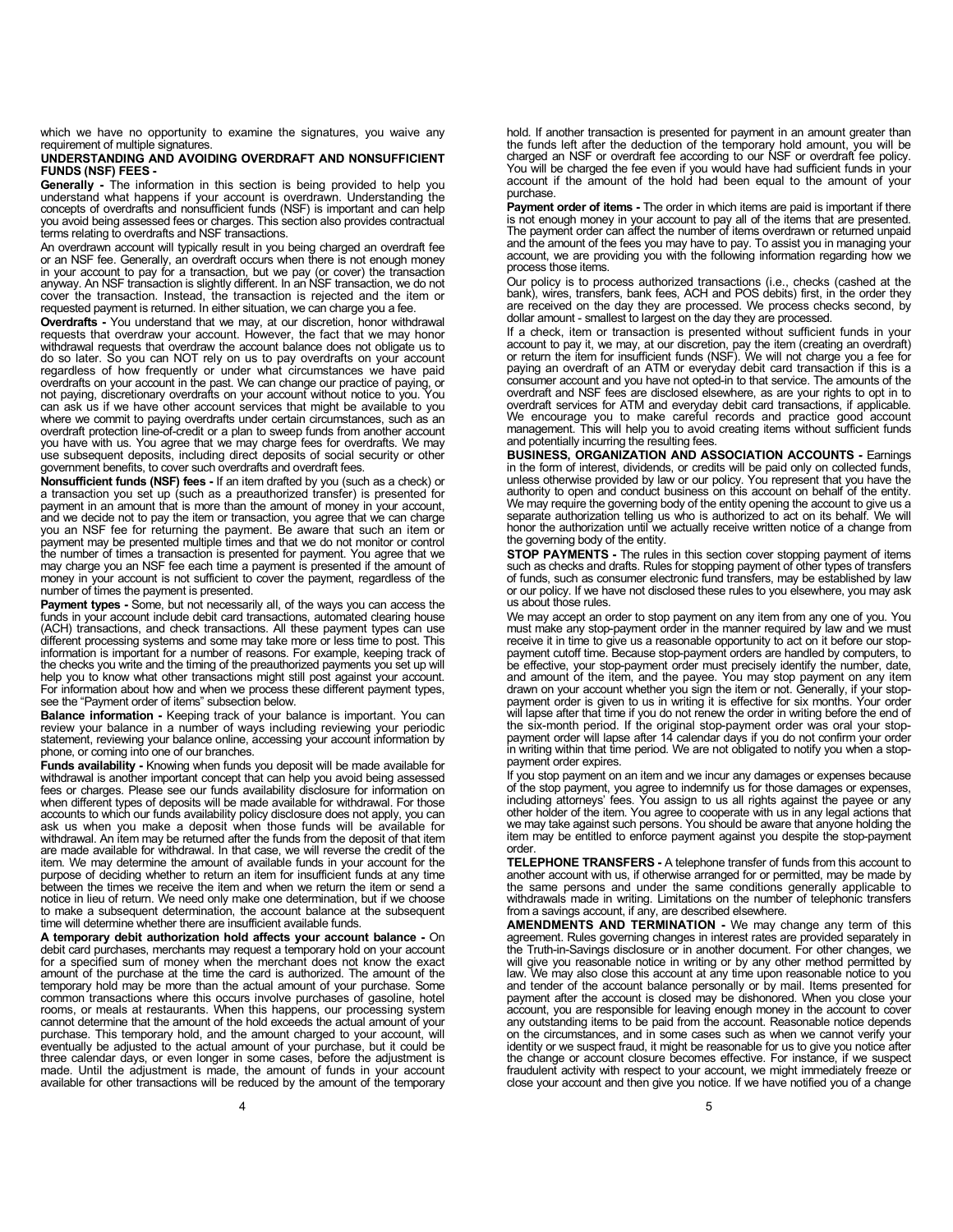in any term of your account and you continue to have your account after the effective date of the change, you have agreed to the new term(s).

NOTICES - Any written notice you give us is effective when we actually receive it, and it must be given to us according to the specific delivery instructions provided elsewhere, if any. We must receive it in time to have a reasonable opportunity to act on it. If the notice is regarding a check or other item, you must<br>give us sufficient information to be able to identify the check or item, including the<br>precise check or item number, amount, date and pay notice to all of you.

In California, STATEMENTS - Statements are a valuable tool to help prevent fraudulent or mistaken transfers. Your statement will show the transactions that occurred in connection with your account during the statement period.

Your duty to report unauthorized signatures, alterations and forgeries - Your statement will provide sufficient information for you to reasonably identify the items paid (item number, amount, and date of payment). You should keep a record of each transaction as it is made so that when we give you the information in the statement, you will have a complete understanding of each transaction listed.

You have some responsibilities in connection with your statement. You must examine your statement with "reasonable promptness." Also, if you discover (or reasonably should have discovered) any unauthorized signatures or alterations, you must promptly notify us of the relevant facts. As between you and us, if you fail to do either of these duties, you must bear the loss entirely yourself or share the loss with us (we may have to share some of the loss if we failed to use ordinary care and if we contributed to the loss). The loss you might bear, in whole or part, could be not only with respect to items listed on the statement, but also other items with unauthorized signatures or alterations by the same wrongdoer. Of course, an attempt can be made to recover the loss from the thief, but this is often unsuccessful.

You agree that the time you have to examine your statement and report to us will depend on the circumstances, but you will not, in any circumstance, have a total of more than 30 days from when we first send or make the statement available to you.

You further agree that if you fail to report any unauthorized signatures, alterations or forgeries in your account within 60 days of when we first send or make the statement available, you cannot assert a claim against us on any items in that statement, and as between you and us the loss will be entirely yours. This 60-day limitation is without regard to whether we exercised ordinary care. The limitation in this paragraph is in addition to those contained in the second paragraph of this section.

Contact us if you do not receive your regular statement. If this is a business account, you agree that you will have at least two people review your statements, notices, and returned checks, or in the alternative, the person who reviews these will be someone who does not have authority to transact business on the account.

Your duty to report other errors or problems - In addition to the Commercial Code and other state law, you agree there is a common law duty to promptly review your statement for errors in addition to unauthorized signatures, alterations or forgeries. Promptly reviewing your statement is valuable to both you and us because it can help identify, correct and prevent future mistakes.

In addition to your duty to review your statements for unauthorized signatures, alterations and forgeries, you agree to examine your statement with reasonable promptness for any other error or problem - such as an encoding error or an unexpected deposit amount. Also, if you receive or we make available either your items or images of your items, you must examine them for any unauthorized or missing indorsements or any other problems. You agree that the time you have to examine your statement and items and report to us will depend on the circumstances. However, this time period shall not exceed 60 days. Failure to examine your statement and items and report any errors to us within 60 days of when we first send or make the statement available precludes you from asserting a claim against us for any errors on items identified in that statement and as between you and us the loss will be entirely yours. If a good reason (such as a long trip or a hospital stay) kept you from telling us, we will extend the 60 day time period to report other errors.

Duty to notify if statement not received - You agree to immediately notify us if you do not receive your statement by the date you normally expect to receive it. Not receiving your statement in a timely manner is a sign that there may be an issue with your account, such as possible fraud or identity theft.

In Oregon and Washington, STATEMENTS - Statements are a valuable tool to help prevent fraudulent or mistaken transfers. Your statement will show the transactions that occurred in connection with your account during the statement period.

Your duty to report unauthorized signatures, alterations and forgeries - Your statement will provide sufficient information for you to reasonably identify the items paid (item number, amount, and date of payment). You should keep a record of each transaction as it is made so that when we give you the information in the statement, you will have a complete understanding of each transaction listed.

You have some responsibilities in connection with your statement. You must<br>examine your statement with "reasonable promptness." Also, if you discover (or<br>reasonably should have discovered) any unauthorized signatures or al you must promptly notify us of the relevant facts. As between you and us, if you<br>fail to do either of these duties, you must bear the loss entirely yourself or share<br>the loss with us (we may have to share some of the loss ordinary care and if we substantially contributed to the loss). The loss you might bear, in whole or part, could be not only with respect to items listed on the statement, but also other items with unauthorized signatures or alterations by the same wrongdoer. Of course, an attempt can be made to recover the loss from the thief, but this is often unsuccessful.

You agree that the time you have to examine your statement and report to us will depend on the circumstances, but you will not, in any circumstance, have a total of more than 30 days from when we first send or make the statement available to you.

You further agree that if you fail to report any unauthorized signatures, alterations or forgeries in your account within 60 days of when we first send or make the statement available, you cannot assert a claim against us on any items in that statement, and as between you and us the loss will be entirely yours. This 60-day limitation is without regard to whether we exercised ordinary care. The limitation in this paragraph is in addition to those contained in the second paragraph of this section.

Contact us if you do not receive your regular statement. If this is a business account, you agree that you will have at least two people review your statements, notices, and returned checks, or in the alternative, the person who reviews these will be someone who does not have authority to transact business on the account.

Your duty to report other errors or problems - In addition to the Commercial Code and other state law, you agree there is a common law duty to promptly review your statement for errors in addition to unauthorized signature alterations or forgeries. Promptly reviewing your statement is valuable to both you and us because it can help identify, correct and prevent future mistakes.

In addition to your duty to review your statements for unauthorized signatures, alterations and forgeries, you agree to examine your statement with reasonable promptness for any other error or problem - such as an encoding error or an unexpected deposit amount. Also, if you receive or we make available either your<br>items or images of your items, you must examine them for any unauthorized or<br>missing indorsements or any other problems. You agree that the t circumstances. However, this time period shall not exceed 60 days. Failure to examine your statement and items and report any errors to us within 60 days of when we first send or make the statement available precludes you from asserting a claim against us for any errors on items identified in that statement and as between you and us the loss will be entirely yours. If a good reason (such as a long trip or a hospital stay) kept you from telling us, we will extend the 60 day time period to report other errors.

Errors relating to electronic fund transfers or substitute checks - For information on errors relating to electronic fund transfers (e.g., on-line, mobile, debit card or ATM transactions) refer to your Electronic Fund Transfers disclosure and the sections on consumer liability and error resolution. For information on errors relating to a substitute check you received, refer to your disclosure entitled Substitute Checks and Your Rights.

Duty to notify if statement not received - You agree to immediately notify us if you do not receive your statement by the date you normally expect to receive it. Not receiving your statement in a timely manner is a sign that there may be an issue with your account, such as possible fraud or identity theft.

ACCOUNT TRANSFER - This account may not be transferred or assigned without our prior written consent.

DIRECT DEPOSITS - If we are required for any reason to reimburse the federal government for all or any portion of a benefit payment that was directly deposited into your account, you authorize us to deduct the amount of our liability to the federal government from the account or from any other account you have with us, without prior notice and at any time, except as prohibited by law. We may also use any other legal remedy to recover the amount of our liability.

TEMPORARY ACCOUNT AGREEMENT - If the account documentation indicates that this is a temporary account agreement, each person who signs to<br>open the account or has authority to make withdrawals (except as indicated to<br>the contrary) may transact business on this account. However, we time in the future restrict or prohibit further use of this account if you fail to comply with the requirements we have imposed within a reasonable time.

In California. SETOFF - We may (without prior notice and when permitted by law) set off the funds in this account against any due and payable debt any of<br>you owe us now or in the future. The amount of the setoff may be further<br>limited by applicable law. If this account is owned by one or more of individuals, we may set off any funds in the account against a due and payable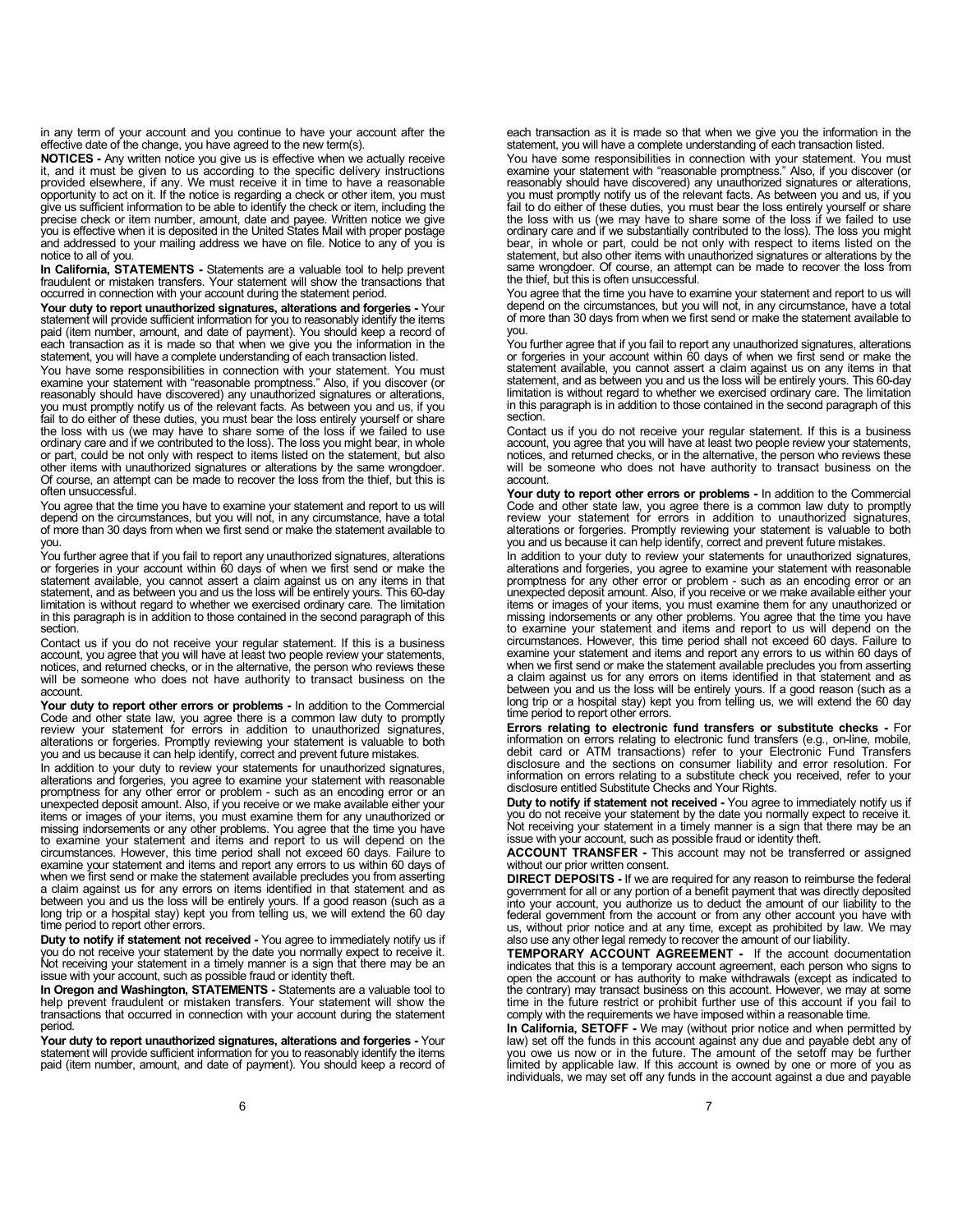debt a partnership owes us now or in the future, to the extent of your liability as a partner for the partnership debt. If your debt arises from a promissory note, then the amount of the due and payable debt will be the full amount we have demanded, as entitled under the terms of the note, and this amount may include any portion of the balance for which we have properly accelerated the due date.

This right of setoff does not apply to this account if prohibited by law. For example, the right of setoff does not apply to this account if: (a) it is an Individual Retirement Account or similar tax-deferred account, or (b) the debt is created by a consumer credit transaction under a credit card plan (but this does not affect our rights under any consensual security interest), or (c) the debtor's right of<br>withdrawal only arises in a representative capacity. We will not be liable for the<br>dishonor of any check when the dishonor occurs because we against this account. You agree to hold us harmless from any claim arising as a result of our exercise of our right of setoff.

In Oregon and Washington, SETOFF - We may (without prior notice and when permitted by law) set off the funds in this account against any due and payable debt any of you owe us now or in the future. If this account is owned by one or more of you as individuals, we may set off any funds in the account against a due and payable debt a partnership owes us now or in the future, to the extent of your liability as a partner for the partnership debt. If your debt arises from a promissory note, then the amount of the due and payable debt will be the full amount we have demanded, as entitled under the terms of the note, and this amount may include any portion of the balance for which we have properly accelerated the due date.

This right of setoff does not apply to this account if prohibited by law. For<br>example, the right of setoff does not apply to this account if: (a) it is an Individual<br>Retirement Account or similar tax-deferred account, or ( a consumer credit transaction under a credit card plan (but this does not affect<br>our rights under any consensual security interest), or (c) the debtor's right of<br>withdrawal only arises in a representative capacity. We will against this account. You agree to hold us harmless from any claim arising as a result of our exercise of our right of setoff.

RESTRICTIVE LEGENDS OR INDORSEMENTS - The automated processing of the large volume of checks we receive prevents us from inspecting or looking for restrictive legends, restrictive indorsements or other special instructions on every check. For this reason, we are not required to honor any restrictive legend or indorsement or other special instruction placed on checks you write unless we have agreed in writing to the restriction or instruction. Unless we have agreed in writing, we are not responsible for any losses, claims, damages, or expenses that result from your placement of these restrictions or instructions on your checks. Examples of restrictive legends placed on checks are "must be presented within 90 days" or "not valid for more than \$1,000.00." The payee's signature accompanied by the words "for deposit only" is an example of a restrictive indorsement.

**FACSIMILE SIGNATURES** - You authorize us, at any time, to charge you for<br>all checks, drafts, or other orders, for the payment of money, that are drawn on us regardless of by whom or by what means the facsimile signature(s) may have been affixed so long as they resemble the facsimile signature specimen filed with us, and contain the required number of signatures for this purpose.

CHECK PROCESSING - We process items mechanically by relying solely on the information encoded in magnetic ink along the bottom of the items. This means that we do not individually examine all of your items to determine if the item is properly completed, signed and indorsed or to determine if it contains any information other than what is encoded in magnetic ink. You agree that we have exercised ordinary care if our automated processing is consistent with general banking practice, even though we do not inspect each item. Because we do not inspect each item, if you write a check to multiple payees, we can properly pay the check regardless of the number of indorsements unless you notify us in writing that the check requires multiple indorsements. We must receive the notice in time for us to have a reasonable opportunity to act on it, and you must tell us the precise date of the check, amount, check number and payee. We are not responsible for any unauthorized signature or alteration that would not be identified by a reasonable inspection of the item. Using an automated process helps us keep costs down for you and all account holders.

CHECK CASHING - We may charge a fee for anyone that does not have an account with us who is cashing a check, draft or other instrument written on your account. We may also require reasonable identification to cash such a check, draft or other instrument. We can decide what identification is reasonable under the circumstances and such identification may be documentary or physical and may include collecting a thumbprint or fingerprint.

In California, FICTITIOUS BUSINESS NAME ACCOUNTS - If the name in which the account is held is fictitious, each account holder represents that one or more of the account holders have the right to use that name and have fulfilled all legal requirements for using and or doing business under that name.

INDORSEMENTS - We may accept for deposit any item payable to you or your order, even if they are not indorsed by you. We may give cash back to any one of you. We may supply any missing indorsement(s) for any item we accept for deposit or collection, and you warrant that all indorsements are genuine.

DEATH OR INCOMPETENCE - You agree to notify us promptly if any person with a right to withdraw funds from your account(s) dies or is adjudicated (determined by the appropriate official) incompetent. We may continue to honor your checks, items, and instructions until: (a) we know of your death or adjudication of incompetence, and (b) we have had a reasonable opportunity to act on that knowledge. You agree that we may pay or certify checks drawn on or<br>before the date of death or adjudication of incompetence for up to ten (10) days<br>after your death or adjudication of incompetence unless ordere by someone claiming an interest in the account.

FIDUCIARY ACCOUNTS - Accounts may be opened by a person acting in a fiduciary capacity. A fiduciary is someone who is appointed to act on behalf of and for the benefit of another. We are not responsible for the actions of a fiduciary, including the misuse of funds. This account may be opened and maintained by a person or persons named as a trustee under a written trust agreement, or as executors, administrators, or conservators under court orders. You understand that by merely opening such an account, we are not acting in the capacity of a trustee in connection with the trust nor do we undertake any obligation to monitor or enforce the terms of the trust or letters.

CREDIT VERIFICATION - You agree that we may verify credit and employment history by any necessary means, including preparation of a credit report by a credit reporting agency.

LEGAL ACTIONS AFFECTING YOUR ACCOUNT - If we are served with a subpoena, restraining order, writ of attachment or execution, levy, garnishment, search warrant, or similar order relating to your account (termed "legal action" in this section), we will comply with that legal action. Or, in our discretion, we may freeze the assets in the account and not allow any payments out of the account until a final court determination regarding the legal action. We may do these things even if the legal action involves less than all of you. In these cases, we will not have any liability to you if there are insufficient funds to pay your items because we have withdrawn funds from your account or in any way restricted<br>access to your funds in accordance with the legal action. Any fees or expenses<br>we incur in responding to any legal action (including, without limit fees and our internal expenses) may be charged against your account. The list of fees applicable to your account(s) provided elsewhere may specify additional fees that we may charge for certain legal actions.

#### ACCOUNT SECURITY -

Duty to protect account information and methods of access - It is your responsibility to protect the account number(s) and access device(s) (e.g., an ATM card, point-of-sale card and/or PIN) for your account(s). Do not discuss, compare, or share information about your account number(s) or access device(s) with anyone unless you are willing to give them full use of your money. Checks and electronic withdrawals are processed by automated methods, and anyone who obtains your account number or access device could use it to withdraw money from your account, with or without your permission.

Positive pay and other fraud prevention services - Except for consumer electronic fund transfers subject to Regulation E, you agree that if we offer you services appropriate for your account to help identify and limit fraud or other unauthorized transactions against your account, and you reject those services, you will be responsible for any fraudulent or unauthorized transactions which could have been prevented by the services we offered. You will not be responsible for such transactions if we acted in bad faith or to the extent our negligence contributed to the loss. Such services include positive pay or commercially reasonable security procedures. The positive pay service can help detect and prevent check fraud and is appropriate for account holders that issue: a high volume of checks, a lot of checks to the general public, or checks for large dollar amounts.

Account numbers - Thieves can encode your account number on a check which looks and functions like an authorized check and can be used to withdraw money from your account. Your account number can also be used to issue a "remotely created check." Like a typical check, a remotely created check (sometimes called a telecheck, preauthorized draft or demand draft) is a draft or check that can be used to withdraw money from your account. Unlike a typical check or draft, however, a remotely created check is not issued by the paying bank and does not contain the signature of the account owner (or a signature purported to be the signature of the account owner). If you have truly authorized the remotely created check (to purchase a service or merchandise, for example), it is properly payable. But it can be risky to authorize a remotely created check. A swindler could issue a remotely created check in an amount greater than you authorized, or issue additional remotely created checks that you have not authorized. We will not know if the withdrawal is unauthorized or in an amount greater than the amount you have authorized. Payment can be made from your account even though you did not contact us directly and order the payment.

Access devices - If you furnish your access device and grant actual authority to make transfers to someone who then exceeds that authority, you will be liable for the transfers unless we have been notified that transfers by that person are no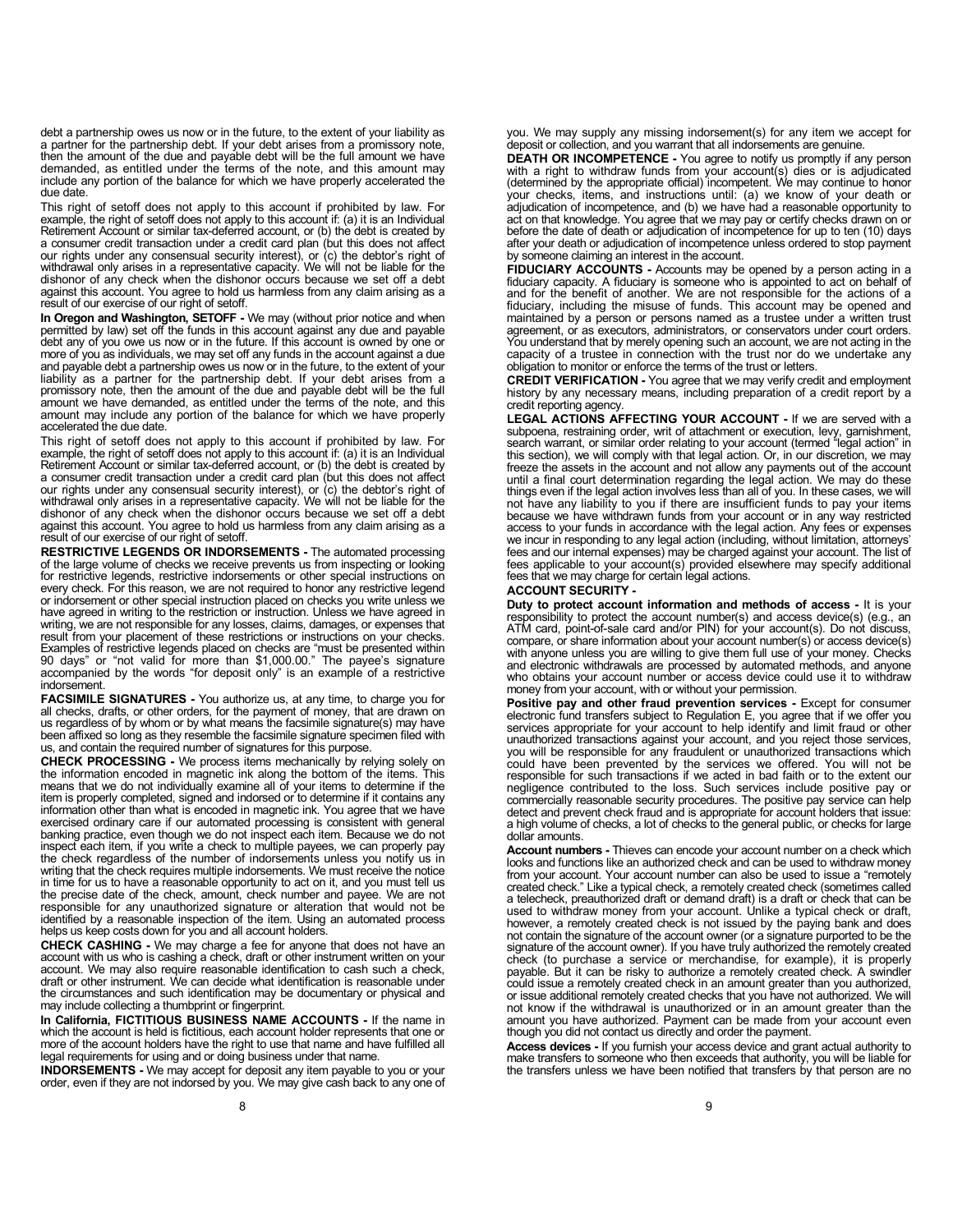longer authorized. Please review the additional information you have received or will receive regarding transfers by access device.

Blank checks - You must also take precaution in safeguarding your blank checks. Notify us at once if you think your blank checks have been lost or stolen. As between you and us, if you are negligent in safeguarding your checks, you must bear the loss entirely yourself, or share the loss with us if we failed to use ordinary care which substantially contributes to the loss.

TELEPHONIC INSTRUCTIONS - Unless required by law or we have agreed otherwise in writing, we are not required to act upon instructions you give us via facsimile transmission or leave by voice mail or on a telephone answering machine.

**CLAIM OF LOSS -** The following rules do not apply to a transaction or claim related to a consumer electronic fund transfer governed by Regulation E (e.g., an everyday consumer debit card or ATM transaction). The error res procedures for consumer electronic fund transfers can be found in our initial Regulation E disclosure titled, "Electronic Fund Transfers." For other transactions or claims, if you claim a credit or refund because of a forgery, alteration, or any other unauthorized withdrawal, you agree to cooperate with us in the investigation of the loss, including giving us an affidavit containing whatever reasonable information we require concerning your account, the transaction, and<br>the circumstances surrounding the loss. You will notify law enforcement<br>authorities of any criminal act related to the claim of lost, missing, checks or unauthorized withdrawals. We will have a reasonable period of time to investigate the facts and circumstances surrounding any claim of loss. Unless we have acted in bad faith, we will not be liable for special or consequential damages, including loss of profits or opportunity, or for attorneys' fees incurred by you.

You agree that you will not waive any rights you have to recover your loss against anyone who is obligated to repay, insure, or otherwise reimburse you for your loss. You will pursue your rights or, at our option, assign them to us so that we may pursue them. Our liability will be reduced by the amount you recover or are entitled to recover from these other sources.

EARLY WITHDRAWAL PENALTIES (and involuntary withdrawals) - We may impose early withdrawal penalties on a withdrawal from a time account even if you don't initiate the withdrawal. For instance, the early withdrawal penalty may be imposed if the withdrawal is caused by our setoff against funds in the account or as a result of an attachment or other legal process. We may close your account and impose the early withdrawal penalty on the entire account balance in the event of a partial early withdrawal. See your notice of penalty for early withdrawals for additional information.

ADDRESS OR NAME CHANGES - You are responsible for notifying us of any change in your address or your name. Unless we agree otherwise, change of address or name must be made in writing by at least one of the account holders. Informing us of your address or name change on a check reorder form is not sufficient. We will attempt to communicate with you only by use of the most recent address you have provided to us. If provided elsewhere, we may impose a service fee if we attempt to locate you.

RESOLVING ACCOUNT DISPUTES - We may place an administrative hold on<br>the funds in your account (refuse payment or withdrawal of the funds) if it becomes subject to a claim adverse to (1) your own interest; (2) others claiming an interest as survivors or beneficiaries of your account; or (3) a claim arising by operation of law. The hold may be placed for such period of time as we believe reasonably necessary to allow a legal proceeding to determine the merits of the claim or until we receive evidence satisfactory to us that the dispute has been resolved. We will not be liable for any items that are dishonored as a consequence of placing a hold on funds in your account for these reasons.

TRUNCATION, SUBSTITUTE CHECKS, AND OTHER CHECK IMAGES - If you truncate an original check and create a substitute check, or other paper or<br>electronic image of the original check, you warrant that no one will be asked to<br>make payment on the original check, a substitute check or any paper image, if the payment obligation relating to the original check has already been paid. You also warrant that any substitute check you create conforms to the legal requirements and generally accepted specifications for substitute checks. You agree to retain the original check in conformance with our internal policy for retaining original checks. You agree to indemnify us for any loss we may incur as a result of any truncated check transaction you initiate. We can refuse to accept substitute checks that have not previously been warranted by a bank or other financial institution in conformance with the Check 21 Act. Unless specifically stated in a separate agreement between you and us, we do not have to accept any other electronic or paper image of an original check.

REMOTELY CREATED CHECKS - Like any standard check or draft, a remotely created check (sometimes called a telecheck, preauthorized draft or demand draft) is a check or draft that can be used to withdraw money from an account. Unlike a typical check or draft, however, a remotely created check is not issued by the paying bank and does not contain the signature of the account owner (or a signature purported to be the signature of the account owner). In place of a signature, the check usually has a statement that the owner authorized the check or has the owner's name typed or printed on the signature line.

You warrant and agree to the following for every remotely created check we receive from you for deposit or collection: (1) you have received express and<br>verifiable authorization to create the check in the amount and to the payee that<br>appears on the check; (2) you will maintain proof of the author 2 years from the date of the authorization, and supply us the proof if we ask; and (3) if a check is returned you owe us the amount of the check, regardless of when the check is returned. We may take funds from your account to pay the amount you owe us, and if there are insufficient funds in your account, you still owe us the remaining balance.

UNLAWFUL INTERNET GAMBLING NOTICE - Restricted transactions as defined in Federal Reserve Regulation GG are prohibited from being processed through this account or relationship. Restricted transactions generally include, but are not limited to, those in which credit, electronic fund transfers, checks, or drafts are knowingly accepted by gambling businesses in connection with the participation by others in unlawful Internet gambling.

FUNDS TRANSFERS - The terms used in this section have the meaning given to them in Article 4A of the Uniform Commercial Code - Funds Transfers (UCC 4A). This section will generally not apply to you if you are a consumer. However, even if you are a consumer, this section will apply to that part of any funds transfer that is conducted by Fedwire. This section is subject Governors of the Federal Reserve System and their operating circulars. If any part of this agreement is determined to be unenforceable, the rest of the agreement remains effective. This agreement controls funds transfers unless supplemented or amended in a separate written agreement signed by us. This agreement does not apply to a funds transfer if any part of the transfer is governed by the Electronic Fund Transfer Act of 1978 (EFTA), except this agreement does apply to a funds transfer that is a remittance transfer as defined in EFTA unless the remittance transfer is an electronic fund transfer as defined in EFTA.

Funds transfer - A funds transfer is the transaction or series of transactions that begin with the originator's payment order, made for the purpose of making payment to the beneficiary of the order. A funds transfer is completed by the acceptance by the beneficiary's bank of a payment order for the benefit of the beneficiary of the originator's order. You may give us a payment order orally, electronically, or in writing, but your order cannot state any condition to payment to the beneficiary other than the time of payment. Credit entries may be made by ACH.

**Authorized account -** An authorized account is a deposit account you have with<br>us that you have designated as a source of payment of payment orders you<br>issue to us. If you have not designated an authorized account, any ac have with us is an authorized account to the extent that payment of the payment order is not inconsistent with the use of the account.

Acceptance of your payment order - We are not obligated to accept any payment order that you give us, although we normally will accept your payment<br>order if you have a withdrawable credit in an authorized account sufficient to<br>cover the order. If we do not execute your payment order, but giv credit in a non-interest-bearing account.

Cutoff time - If we do not receive your payment order or communication canceling or amending a payment order before our cutoff time on a funds transfer day for that type of order or communication, the order or communication will be deemed to be received at the opening of our next funds transfer business day.

Payment of your order - If we accept a payment order you give us, we may receive payment by automatically deducting from any authorized account the amount of the payment order plus the amount of any expenses and charges for our services in execution of your payment order. We are entitled to payment on the payment or execution date. Unless your payment order specifies otherwise, the payment or execution date is the funds transfer date we receive the payment order. The funds transfer is completed upon acceptance by the beneficiary's bank. Your obligation to pay your payment order is excused if the funds transfer is not completed, but you are still responsible to pay us any expenses and charges for our services. However, if you told us to route the funds transfer through an intermediate bank, and we are unable to obtain a refund because the intermediate bank that you designated has suspended payments, then you are still obligated to pay us for the payment order. You will not be entitled to interest on any refund you receive because the beneficiary's bank does not accept the payment order.

Security procedure - As described more fully in a separate writing, the authenticity of a payment order or communication canceling or amending a payment order issued in your name as sender may be verified by a security procedure. You affirm that you have no circumstances which are relevant to the determination of a commercially reasonable security procedure unless those circumstances are expressly contained in a separate writing signed by us. You may choose from one or more security procedures that we have developed, or you may develop your own security procedure if it is acceptable to us. If you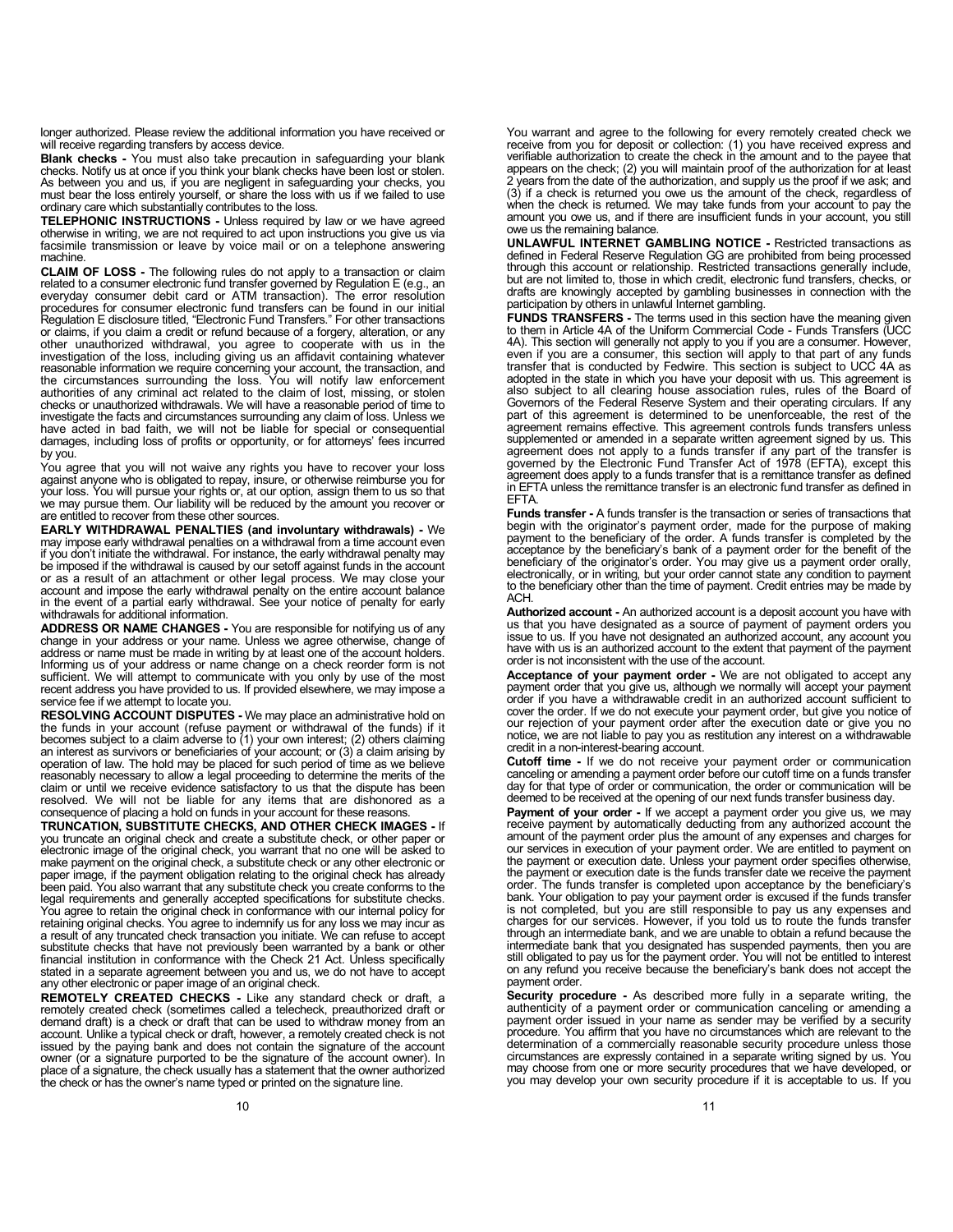refuse a commercially reasonable security procedure that we have offered you, you agree that you will be bound by any payment order issued in your name, whether or not authorized, that we accept in good faith and in compliance with the security procedure you have chosen.

Duty to report unauthorized or erroneous payment - You must exercise ordinary care to determine that all payment orders or amendments to payment orders that we accept that are issued in your name are authorized, enforceable, in the correct amount, to the correct beneficiary, and not otherwise erroneous. If you discover (or with reasonable care should have discovered) an unauthorized, unenforceable, or erroneously executed payment order or amendment, you must exercise ordinary care to notify us of the relevant facts. The time you have to notify us will depend on the circumstances, but that time will not in any circumstance exceed 14 days from when you are notified of our acceptance or execution of the payment order or amendment or that your account was debited with respect to the order or amendment. If you do not provide us with timely notice you will not be entitled to interest on any refundable amount. If we can prove that you failed to perform either of these duties with respect to an erroneous payment and that we incurred a loss as a result of the failure, you are liable to us for the amount of the loss not exceeding the amount of your order.

**Identifying number -** If your payment order identifies an intermediate bank,<br>beneficiary bank, or beneficiary by name and number, we and every receiving or<br>beneficiary bank may rely upon the identifying number rather than make payment, even if the number identifies an intermediate bank or person different than the bank or beneficiary identified by name. Neither we nor any receiving or beneficiary bank have any responsibility to determine whether the name and identifying number refer to the same financial institution or person.

**Record of oral or telephone orders -** You agree that we may, if we choose,<br>record any oral or telephone payment order or communication of amendment or cancelation.

Notice of credit - If we receive a payment order to credit an account you have with us, we are not required to provide you with any notice of the payment order or the credit.

Provisional credit - You agree to be bound by the automated clearing house association operating rules that provide that payments made to you or originated by you by funds transfer through the automated clearing house system are provisional until final settlement is made through a Federal Reserve Bank or otherwise payment is made as provided in Article 4A-403(a) of the Uniform Commercial Code.

**Refund of credit -** You agree that if we do not receive payment of an amount<br>credited to your account, we are entitled to a refund from you in the amount credited and the party originating such payment will not be considered to have paid the amount so credited.

Amendment of funds transfer agreement - From time to time we may amend any term of this agreement by giving you reasonable notice in writing. We may give notice to anyone who is authorized to send payment orders to us in your name, or to anyone who is authorized to accept service.

Cancelation or amendment of payment order - You may cancel or amend a payment order you give us only if we receive the communication of cancelation or amendment before our cutoff time and in time to have a reasonable opportunity to act on it before we accept the payment order. The communication of cancelation or amendment must be presented in conformity with the same security procedure that has been agreed to for payment orders.

Intermediaries - We are not liable for the actions of any intermediary, regardless of whether or not we selected the intermediary. We are not responsible for acts of God, outside agencies, or nonsalaried agents.

Limit on liability - You waive any claim you may have against us for consequential or special damages, including loss of profit arising out of a payment order or funds transfer, unless this waiver is prohibited by law. We are not responsible for attorney fees you might incur due to erroneous execution of payment order.

**Erroneous execution -** If we receive an order to pay you, and we erroneously<br>pay you more than the amount of the payment order, we are entitled to recover from you the amount in excess of the amount of the payment order, regardless of whether you may have some claim to the excess amount against the originator of the order.

Objection to payment - If we give you a notice that reasonably identifies a payment order issued in your name as sender that we have accepted and received payment for, you cannot claim that we are not entitled to retain the payment unless you notify us of your objection to the payment within one year of our notice to you.

PLEDGES - Each owner of this account may pledge all or any part of the funds in it for any purpose to which we agree. Any pledge of this account must first be satisfied before the rights of any surviving account owner or account beneficiary become effective. For example, if an account has two owners and one of the owners pledges the account (i.e., uses it to secure a debt) and then dies, (1) the surviving owner's rights in this account do not take effect until the debt has been satisfied, and (2) the debt may be satisfied with the funds in this account.

POWER OF ATTORNEY - You may wish to appoint an agent to conduct transactions on your behalf. (We, however, have no duty or agreement whatsoever to monitor or insure that the acts of the agent are for your benefit.) This may be done by allowing your agent to sign in that capacity on the signature card or by separate form, such as a power of attorney. A power of attorney<br>continues until your death or the death of the person given the power. If the<br>power of attorney is not "durable," it is revoked when you become inc We may continue to honor the transactions of the agent until: (a) we have received written notice or have actual knowledge of the termination of the authority or the death of an owner, and (b) we have had a reasonable opportunity to act on that notice or knowledge. You agree not to hold us responsible for any loss or damage you may incur as a result of our following instructions given by an agent acting under a valid power of attorney.

STALE-DATED CHECKS - We are not obligated to, but may at our option, pay a check, other than a certified check, presented for payment more than six months after its date. If you do not want us to pay a stale-dated check, you must place a stop-payment order on the check in the manner we have described elsewhere.

FDIC INSURANCE - Funds in your account(s) with us are insured by the Federal Deposit Insurance Corporation (FDIC) and backed by the full faith and<br>credit of the United States. The amount of insurance coverage you have depends<br>on the number of accounts you have with us that are of different individual account is one unique form of "ownership"; a joint account, a pay-on-death account, and a self directed qualified retirement account (e.g., an IRA) are examples of some of the others. Deposit insurance for a person's self directed qualified retirement account is up to \$250,000. (An IRA is a self directed qualified retirement account as is any account where the owner decides where and how to invest the balance.) Funds are insured to \$250,000 per depositor for the total of funds combined in all of your other insured accounts with us. If you want a more detailed explanation or additional information, you may ask us or contact the FDIC. You can also visit the FDIC website at www.fdic.gov and click on the Deposit Insurance link. The link includes detailed contact information as well as a deposit insurance estimator.

UNCLAIMED PROPERTY - The law establishes procedures under which<br>unclaimed property must be surrendered to the state. (We may have our own rules regarding dormant accounts, and if we charge a fee for dormant accounts it will be disclosed to you elsewhere.) Generally, the funds in your account are considered unclaimed if you have not had any activity or communication with us regarding your account over a period of years. Ask us if you want further information about the period of time or type of activity that will prevent your account from being unclaimed. If your funds are surrendered to the state, you may be able to reclaim them, but your claim must be presented to the state. Once your funds are surrendered, we no longer have any liability or responsibility with respect to the funds.

CASH TRANSACTION REPORTING - To help law enforcement agencies detect illegal activities, the law requires all financial institutions to gather and report information on some types of cash transactions. If the information we need to complete the report is not provided, we are required to refuse to handle the transaction. If you have any questions regarding these rules, the U.S. Treasury Financial Crimes Enforcement Network (FinCEN) maintains a frequently asked questions (FAQ) document online. The FAQ also includes additional information for contacting FinCEN.

BACKUP WITHHOLDING/TIN CERTIFICATION - Federal tax law requires us to report interest payments we make to you of \$10 or more in a year, and to include your taxpayer identification number (TIN) on the report (the taxpayer identification number is your social security number if you are an individual). Interest includes dividends, interest and bonus payments for purposes of this rule. Therefore, we require you to provide us with your TIN and to certify that it is correct. In some circumstances, federal law requires us to withhold and pay to the IRS a percentage of the interest that is earned on funds in your accounts. This is known as backup withholding. We will not have to withhold interest payments when you open your account if you certify your TIN and certify that you are not subject to backup withholding due to underreporting of interest. (There are special rules if you do not have a TIN but have applied for one, if you are a foreign person, or if you are exempt from the reporting requ

LOST, DESTROYED, OR STOLEN CERTIFIED, CASHIER'S, OR TELLER'S CHECKS - Under some circumstances you may be able to assert a claim for the amount of a lost, destroyed, or stolen certified, cashier's or teller's check. To assert the claim: (a) you must be the remitter (or drawer of a certified check) or payee of the check, (b) we must receive notice from you describing the check with reasonable certainty and asking for payment of the amount of the check, (c) we must receive the notice in time for us to have a reasonable<br>opportunity to act on it, and (d) you must give us a declaration (in a form we<br>require) of your loss with respect to the check. You can ask us for a form. Even if all of these conditions are met, your claim may not be immediately enforceable. We may pay the check until the ninetieth day after the date of the